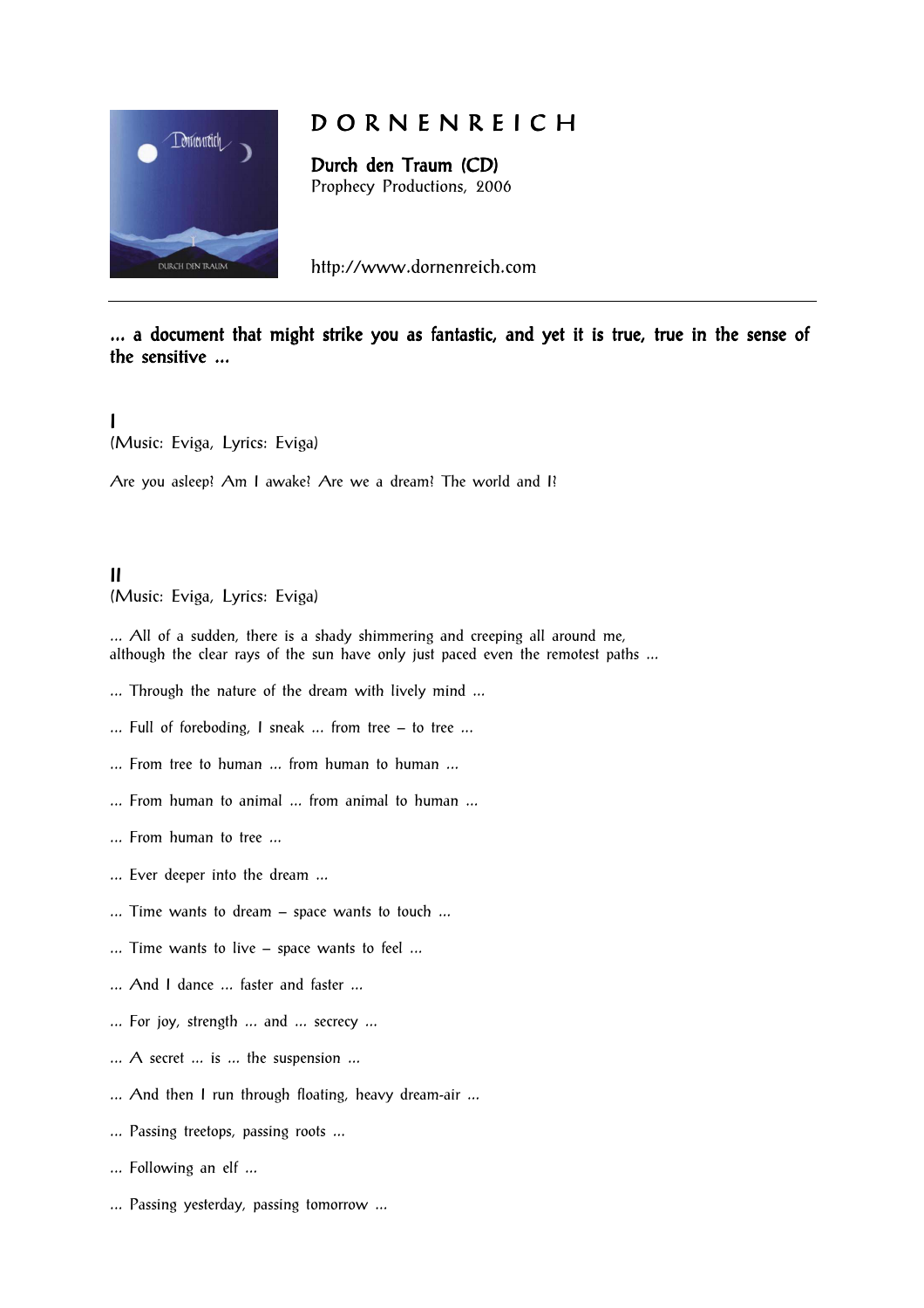- ... Following two elfins ...
- ... Passing treetops, passing roots ...
- ... Following three elfins ...
- ... Passing yesterday, passing tomorrow ...
- ... Following all the elfins ...
- ... To the edge ... of an abyss ...
- ... Dark ... yearning ... within me ...
- ... In the fall of an angel ... and in the leap of a wolf ...
- ... Down ...
- ... Passing elfins ... down, down, down ...
- ... Into the maze of my emptiness, secretly proliferating ...
- ... The way out is too far in the heart ...
- ... Down into my dense ...
- ... Emptiness ...

#### III (Music: Eviga, Lyrics: Eviga)

- ... Magical melodies are slithering into my abyss ...
- ... Ever closer to me ... to embrace me ... to soar upwards with me ...
- ... As mist ... I descend upon ... the evening forest ...
- ... Elfins are gleaming quickly in the branches ... fairies are flitting and shimmering through the scrub ...
- ... A clearing kissed by the night ...
- ... The earth strips flower... and waves along with the wind towards the blossom... and becomes flame
- ... A sea of sparks roams towards the moon ...
- ... Drops are dreaming a pond ... the pond is dreaming a storm ...
- ... Every yearning forever One ...
- ... Fire ... earth ... water ... air ....
- ... The dream is weaving everything anew ...
- ... Bird spreads wings ... air drinks his flight ... towards the sun ...
- ... Earth beds the ashes anew ...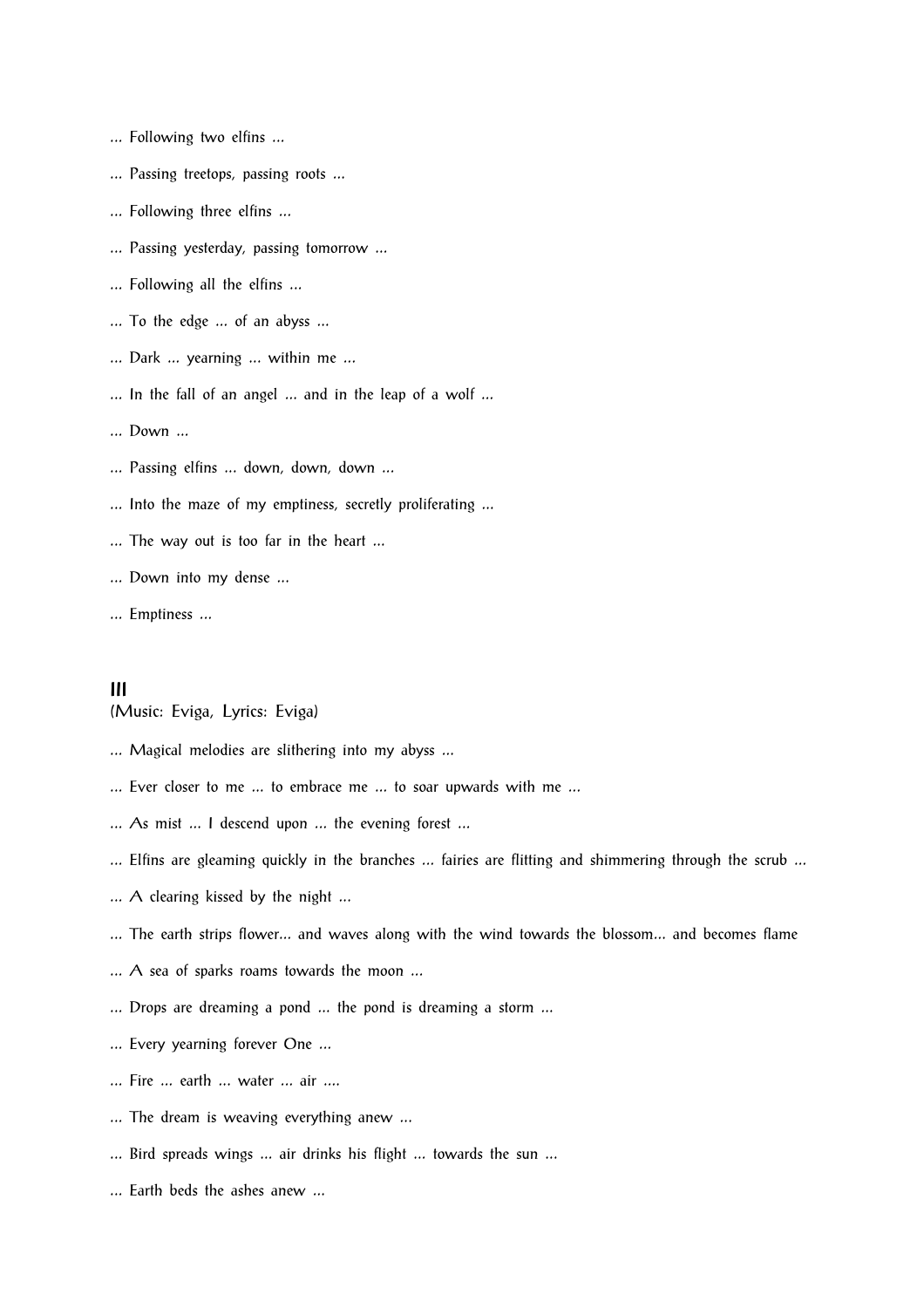- ... Every yearning forever One ...
- ... Angry flashes are lashing ... the fogs are threatening ...
- ... Fear stares at human ... the thunder like scorn ...
- ... All dams are bursting ... circle is crown ...
- ... Fear ... foreboding ... "all the same" ...
- ... Circle is crown ...

IV (Music: Eviga, Lyrics: Eviga)

It comes to get me It comes stealthily So tame, surreptitiously

Foreboding

of my lie

 $\sqrt{ }$ (Music: Eviga, Lyrics: Eviga)

My emptiness is roaming far It remains from mundane ecstasy It is my constant escort From Nothingness no scream will release me

My emptiness is weaving densely It silently holds court within me Then, the sentence: I don't know myself How to smile without a face?

- ... On nightly mountain ... deep things stream upwards ...
- ... My eldest gaze knows itself in a star ...
- ... Yet storm breaks ... No anchor within me ... Drifting away ...
- ... Yet I rode the storm ...
- ... One with the flood ...
- ... Drops ... star ... child ... All is one ...
- ... Light ... fairy ... child ... All is one ...
- ... Everything trickles ... storm and silence ...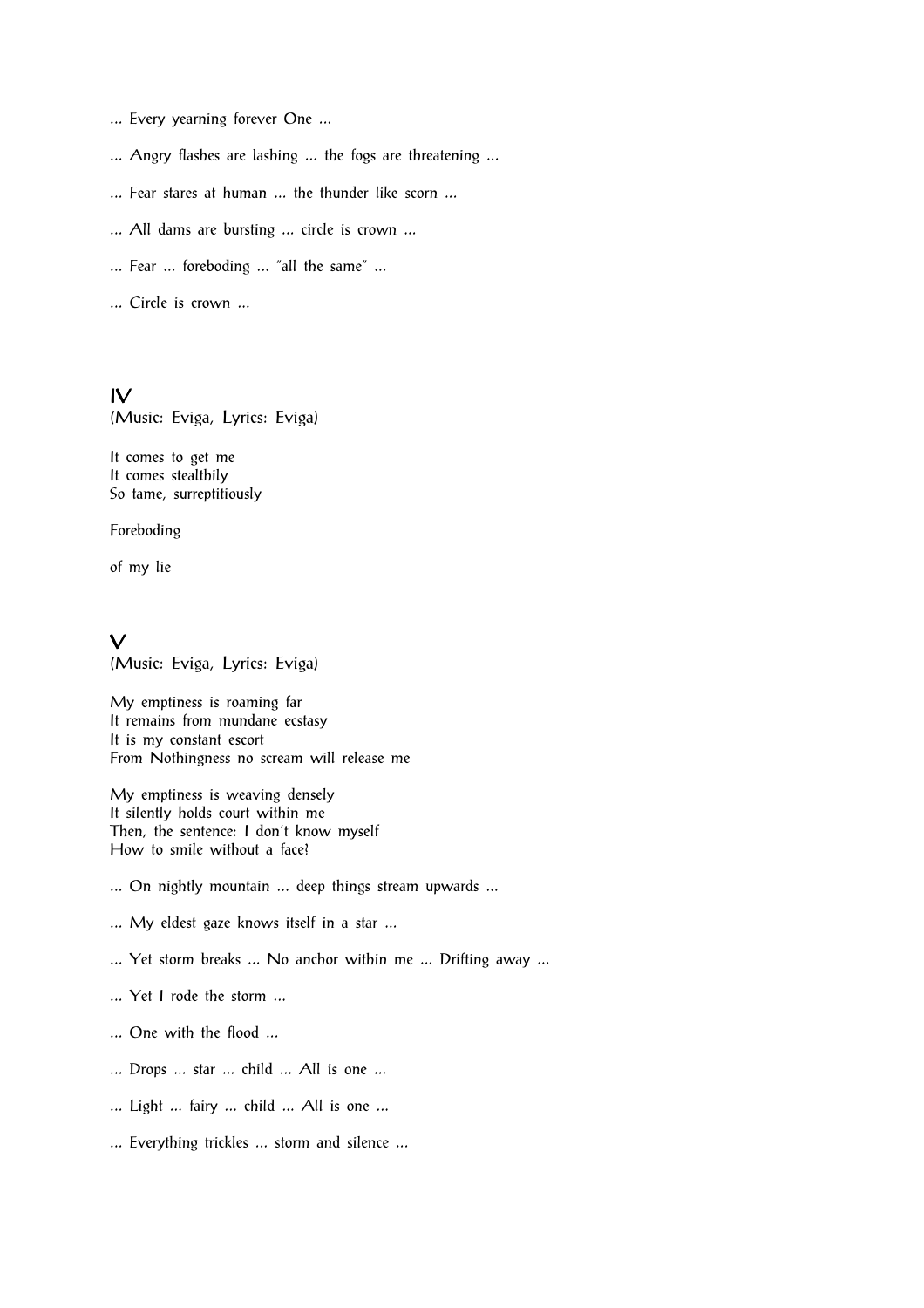VI (Music: Eviga, Lyrics: Eviga)

... Dark dance with misty spirits ...

March through inner mud – deep within my gorge My yearning climbs the mountain's ridge, where I see: I am not a ravine – but a trunk Of forests

A vortex and a longing in everything Amidst the shores may wander He who knows and grasps himself in all The depth shall not fall

... Light drifts shy through a darkening forest ...

- ... Light smoulders anew from black shape ...
- ... Breath and stone ... wave ... blaze ...
- ... Being ...

Out of the inner moor, full of force

Through moor and haze the inner art Leads out into Integral Being

... Misty spirit or veiled sun ...

... At one ...

I am not moor any longer – but a pond that at times mirrors dark clouds I perceive it as a swan so light – up into flight far above the clouds

VII (Music: Eviga, Lyrics: Eviga)

... Here I stand alone ... fear weighting pulse ...

- ... Being becomes ...
- ... Gaze ...
- ... Dismay ...

Now I walk alone

consciously

consciously

into it